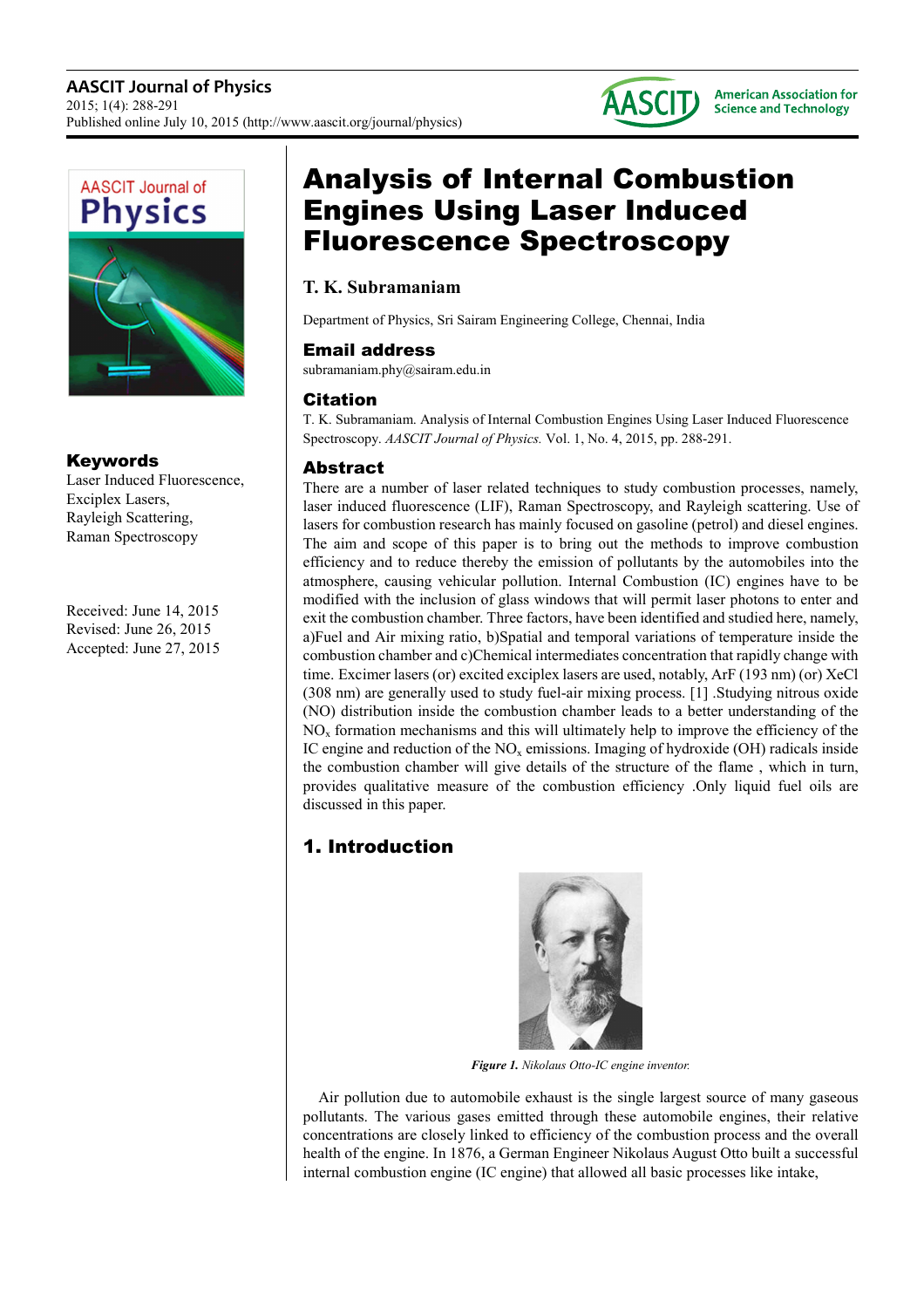compression, combustion, expansion (power) and exhaust within a piston-cylinder arrangement. [2-4]. The internal combustion engine is a major contributor to the global warming, though there are many uses of it. Carbon–di-oxide is the most damaging gases among other gases that are pollutants in the category of Greenhouse gases. The depletion of the

ozone layer that is seen in the Antarctic region is mainly because of CFC (Chlorofluorocarbons) though hydrocarbons and nitric oxide generated by the IC engines are also a factor for it. The Table I below shows the summary of the impact of several types of engines on the environment.

*Table I. Contribution to pollution by different categories of IC engines.* 

|                          | <b>Engine Source</b> |                    |                        |                    |                          |                         |                                 |  |  |  |
|--------------------------|----------------------|--------------------|------------------------|--------------------|--------------------------|-------------------------|---------------------------------|--|--|--|
| <b>Type of pollution</b> | Carbon-di-oxide      | Carbon<br>monoxide | <b>Nitric</b><br>oxide | Sulphur<br>dioxide | <b>Diesel</b><br>exhaust | Anti-Knock<br>component | <b>Unburned</b><br>hydrocarbons |  |  |  |
| Global warming           | Yes                  |                    |                        |                    |                          |                         |                                 |  |  |  |
| Acid rain                |                      | Yes                | Yes                    | Yes                |                          |                         | Yes                             |  |  |  |
| Carcinogens              |                      |                    |                        |                    | Yes                      |                         |                                 |  |  |  |
| Lead                     |                      |                    |                        |                    |                          | Yes                     |                                 |  |  |  |
| Ozone depletion          |                      |                    | Yes                    |                    |                          |                         | Yes                             |  |  |  |
| Photochemical            |                      | Yes                | Yes                    | Yes                |                          |                         | Yes                             |  |  |  |
| Smog                     |                      |                    |                        |                    |                          |                         |                                 |  |  |  |

The advantages of using optical techniques, such as lasers are that it provides information on the IC engine characteristics with a high degree of temporal and spatial resolution. The cost involved may be higher and the IC engines design has to be modified in order to make the laser beam access to the flame.

#### 2. Laser Induced Fluorescence (LIF)



*Figure 2. Laser Induced Fluorescence set-up (Courtesy- Velocimetry& Wikipedia).*

This technique is a well established one to detect atoms or molecules in specific quantum states. When an atom or a molecule is excited by an incoming laser beam, the atom or the molecule goes into the excited state .The excited atom stays there for a certain period of time called as the 'lifetime' of the excited state and then it has to return to the ground state or the equilibrium state by giving away the extra energy that it had obtained while going up. Besides other processes of emission of energy in the form of a light photon, an atom or a molecule can undergo spontaneous emission and reaches a state other than the ground state giving a light photon and which is called as 'fluorescence'. The energy is quantized and transitions can occur only for fixed amounts of it.

In the case of a molecule undergoing a transition, vibrational and rotational transitions or relaxations causes absorption and fluorescence. The fluorescence lifetime is for one tenth of a nanosecond and the fluorescence rate, that is the number of photons emitted per unit volume per second, is dependent on the number density, saturation intensity, number of atoms or molecules that were there in the ground state, laser parameters, and other molecular constants. [5-9]

#### 3. IC Engine



*Figure 3. Basic IC engine diagram (Courtesy Wikipedia).*

The basic definitions of the parts of an IC engine are given here.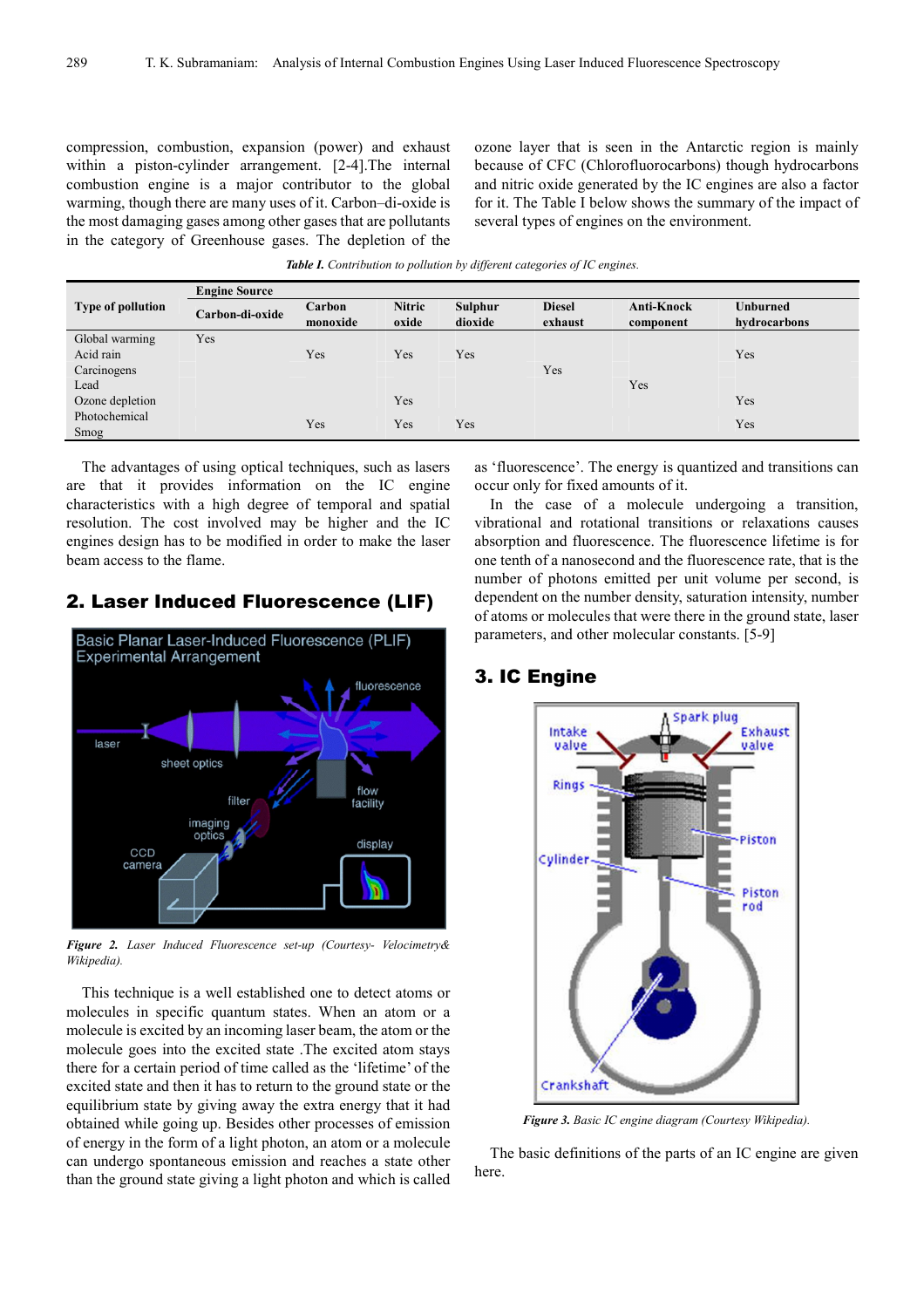*l*= rod length (distance between piston pin and crank pin)  $r =$  crank radius (distance between crank pin and crank center, i.e. half stroke)

*A* = crank angle (from cylinder bore centerline at TDC.

 $x =$  piston pin position (upward from crank center along cylinder bore centerline)

 $v =$  piston pin velocity (upward from crank center along cylinder bore centerline)

 $a =$  piston pin acceleration (upward from crank center along cylinder bore centerline)

 $\omega$  = crank angular velocity in radians/sec.

#### 4. Air/Fuel Ratio (λ)

An important factor is the air /fuel ratio  $(\lambda)$  of any combustion mixture in an IC engine. This ratio affects the relative emission of gases. When  $\lambda$  < 1, the air/fuel mixture is said to be rich; for example,-when an engine is in a start-up condition, then the exhaust gas contained will be CO (Carbon Monoxide) and unburned hydrocarbons. When  $\lambda > 1$ , the air/fuel mixture is said to be low and therefore CO and other unburned hydrocarbon emissions will be low. When  $\lambda = 1$ , all the emission gases are at a minimum and a stoichiometric mixture of all gases is obtained. [10].A stoichiometric ratio is one in which there is theoretically just sufficient oxygen to burn all the combustible elements in the fuel completely. Some of the automobiles are fitted with "catalytic converters" which enables to adjust the air/fuel ratio  $\lambda$  and allows air/fuel mixture to optimize while the engine is in running condition. Thereby CO and hydrocarbons are minimized. However, Nitrogen oxides and the nitrogen compounds  $NO<sub>x</sub>$  are not related to their air/fuel mixing ratio and therefore require some other technique to control them. The detection of NO by laser-induced fluorescence (LIF) can be achieved by using excimer laser ArF (193 nm) (or) XeCl (308 nm) wavelengths. Exciting the NO by ArF or XeClexcimer laser will give rise to fluorescence from the molecular states, such as,  $A^2\Sigma^+$ ,  $B^2\pi$  and  $D^2\Sigma$ <sup>+</sup> states. This method is used for directly or indirectly injected diesel engines. However, there may be a restriction on the data collected due to late stages of combustion stroke and exhaust stroke in diesel engines. To overcome this, we can use KrF laser (248 nm) which excites the NO and produces  $A^2\Sigma^+$ state. This molecular state shifts the fluorescence signal from the main excitation wavelength (248 nm) and hence signals can be achieved easily in the high temperature regions of combustion, thus leading to a better understanding of the nitrous oxides formation. Another important factor is the "crank angle". It is defined as, "The angle of rotation of a crank shaft measured from the position in which the piston is at its highest point known as top dead center TDC.

The change in NO concentration as a function of crank angle has been studied by several authors. The change in NO concentration as a function of crank angle (for  $\lambda=1.0$ ) stoichiometric ratio compared to  $(\lambda = 0.85)$  gives a better LIF signal intensity as shown by Knapp et al.[11]. We have to design an IC engine with a laser input provision so as to allow the laser beam to penetrate from the input port and reach till the end of the internal combustion engine .A reflecting mirror is kept on a substrate at 45 degree angle so that as and when the laser beam strikes the mirror, the beam gets reflected through an angle of 45 degrees. This would enable LIF studies easy.



*Figure 4. Crank Angle definitions (Courtesy Wikipedia).* 

# 5. Chemical Intermediates Concentration for Reactions Inside the Combustion Chamber

The rate at which a reaction proceeds inside an IC engine and the stability of the flames inside it are of great importance in the design of an IC engine. Firstly, the combustion process is described here. It is the formulation of chemical equation that shows how the atoms of the reactants are rearranged to form products. Consider the simple chemical equation expressing the complete combustion of carbon and oxygen to carbon-di-oxide.

$$
C + O_2 \rightarrow CO_2 .
$$

This states that an atom of carbon combines with one molecule of oxygen to give one molecule of carbon-di-oxide. All gases occupy equal volumes per kilo mole when reduced to same pressure and temperature inside the combustion chamber of the IC engine. If any insufficient oxygen is present for all the carbon to burn to  $CO<sub>2</sub>$ , some of it will burn to carbon monoxide, such that we get:

$$
C + \frac{1}{2} O_2 \rightarrow CO
$$

Carbon monoxide will subsequently burn into  $CO<sub>2</sub>$ .

$$
CO + \frac{1}{2}O_2 \rightarrow CO_2.
$$

Thus a chemical equation is used to predict the analysis of the products of combustion when the composition of the fuel and air/fuel ratio is known and also to determine the stoichiometric ratio.Petroleum oils are complex mixtures of large number of hydrocarbons. [12-17].The analysis of